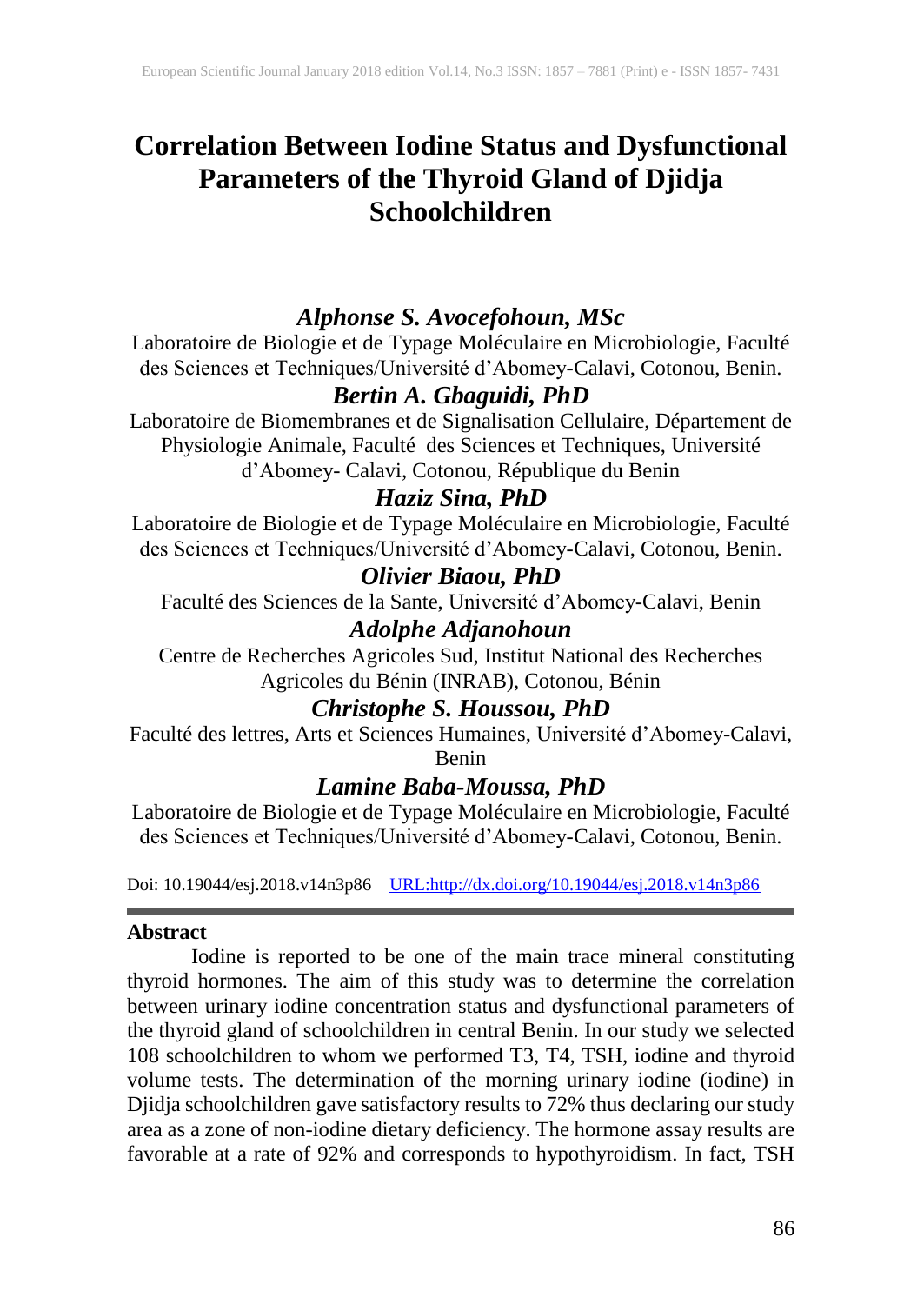are high in 85% of the study population, T3 are in their case low in 93% of our study population and finally T4 are lower in the 100% of individuals in the study population. But these results are not in agreement with the iodine obtained. Indeed, in the study environment, the population is forced to drink some water rich in fluoride. Fluorine is an iodine antagonist that it can easily substitute, disrupting the production of T3, T4 and TSH hormones. To end, the calculated thyroid echography volumes are for the most part normal volumes with a rate of 45.37 for boys and 35.19 for girls.

**Keywords:** Iodine, Hormones, Fluorine, Ultrasound volume, Schoolchildren, Benin

### **Introduction**

Iodine is an essential nutrient found in the human body as a key component of the thyroid hormones, thyroxine (T4) and triiodothyronine (T3). So, according to Stangubgy (1992), iodine is a principal trace element constituting thyroid hormones. These thyroid hormones regulate cellular oxidation, energy metabolism, and the basal metabolic rate, and are critically important for neurological growth and development, particularly during gestation and early infancy (Rohner et al., 2014; Skeaff, 2011). It is reported that a low intake in iodine is associated with several negative health effect affecting about 2 million people worldwide and generically named iodine deficiency disorders (Zimmermann et al., 2012). One of the most important iodine disorder is hypothyroidism and goiter (enlarged thyroid gland). This is the result of excessive secretion of thyroid stimulating hormone in response to low levels of circulating T4 resulting in an overactive thyroid gland (Zimmermann and Boelaert, 2015; Rohner et al., 2014; Zimmermann et al., 2008). Those disorder negatively affect the productivity of the one suffering and is known to be one of the most common preventable causes of mental retardation (ICCIDD, 1999; WHO, 2007). This study was undertaken in order to determine the correlation between urinary iodine concentration status and dysfunctional parameters of the thyroid gland of schoolchildren in central Benin.

### **Material and Methods Study area and Sampling**

Our study was conducted in southern Benin precisely at Djidja (7°20′40″ North, 1°56′00″ Est) (Figure 1). The study population was composed of children age from 6 to 13 years, born in the municipality and had lived there since birth and attending primary schools (Hanagbo, Dridji, Assegon and Akazounnongon). The study population was the same to those reported in a previous study (Avocefohoun et al., 2017).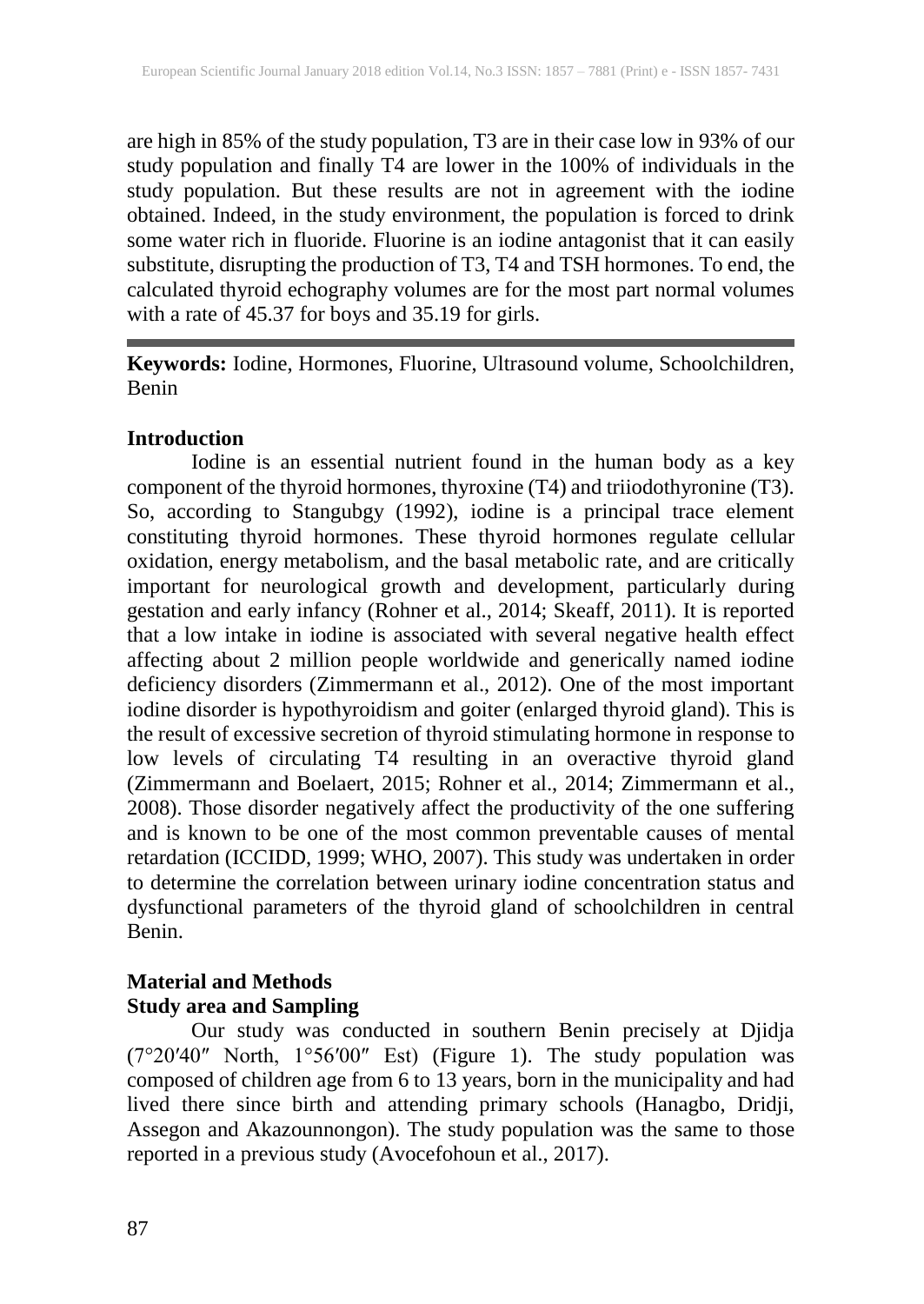### **Data collection**

A fasting single spot urine sample (~2 mL) was collected from children in the morning from each of the selected students from the 4 primary schools. Children were instructed to void their bladders in the morning before beginning the 24-h urine sample, and spot urine samples were taken from the first morning urine. Once collected, urine samples were transported on ice (4°C) from the schools to the Laboratory and immediately analyzed or stored at -80°C until analysis. Age, sociodemographic and other data were collected using a questionnaire prepared and administered for the study. Urinary iodine concentrations were determined using ammonium persulfate digestion followed by colorimetric analysis based on the Sandell-Kolthoff (Sandell and Kolthoff, 1937) reaction according to a modified microplate method (Ohashi et al., 2000).

Venous blood samples were collected from the same children's and were taken from the cubital veins into vacutainers. The collected blood was allowed to coagulate at room temperature, before the sera were separated by centrifugation and kept at 4°C for 24h or -20°C until analysis.

Serum triiodothyronine (T3) and free thyroxine (FT4) were measured with solid phase time-resolved fluoro-immunoassays (TR-FIA). The reference range for  $\overline{T}3$  is  $4 - 8.3$  pmol/L and for FT4 is 10-19.4 pmol/L. TSH was measured with a sandwich TR-FIA and classified as euthyroid (0.25  $\mu$ U/l < TSH <5  $\mu$ U/l), hyperthyroid (TSH< 0.15  $\mu$ U/l) or hypothyroid (TSH> 7  $\mu$ U/l).

The thyroid size was determined by ultrasonography. Thus, the longitudinal and transverse scans are performed allowing the measurements of the depth (d), the width (w) and the length (l) of each lobe. The volume (V) of the lobe is calculated by the formula:  $V$  (ml) = 0.479 x d x w x 1 (cm). The thyroid volume is the sum of the volumes of both lobes. The volume of the isthmus is not included.

The body surface area (BSA) is calculated using the formula of Dubois and Dubois (1989): BSA (m<sup>2</sup>) = W<sup>0.425</sup> x H<sup>0.725</sup> x 71.84 x 10<sup>-4</sup>. It should be emphasized that by using the ultra-sonographic criteria, a thyroid gland will be called goitrous when its values will be above the 97<sup>th</sup> percentile of the volume found in an iodine replete population used as control.

#### **Data analysis**

The collected data were coded, captured and processed with SPSS 20.0 (Norusis, 2002) for the determination of descriptive statistics in terms of percentage and average. As for the quantitative data, they were subjected to ANOVA using the ANOVA procedure of the SAS 9.2 to assess the gap between girls and boys. Multiple mean comparisons were made with the Student Newman-Keuls test (Dagnelie, 2012). The different correlations of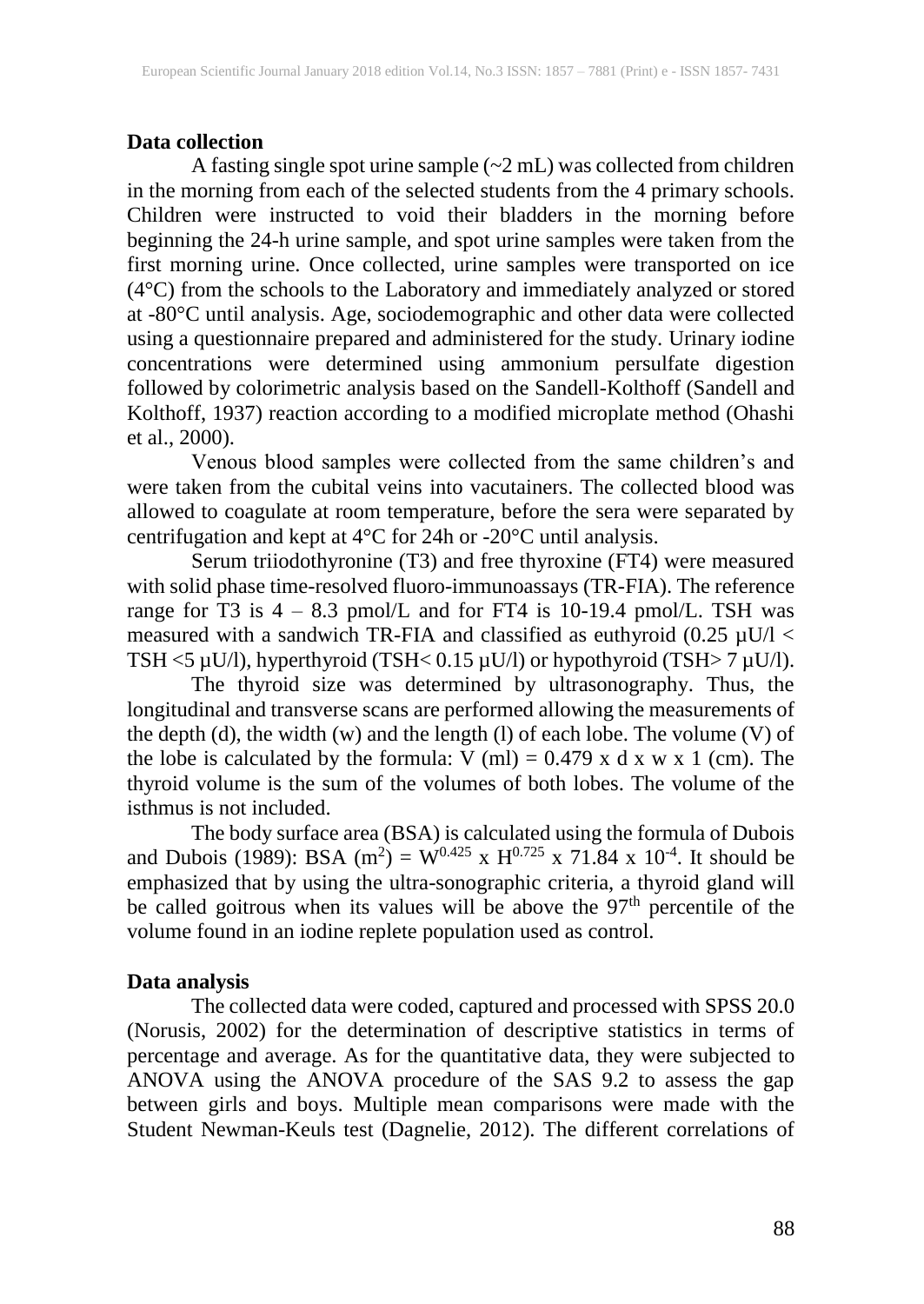Person were made with the Minitab 14 software. The results of the different analyzes are presented in the form of tables according to Kisauzi et al. (2012).

### **Results**

### **General condition of the study**

The analysis of the surveyed population size (Table 1) and the results of the analysis of the variance and the Student Newan Keuls test (Table 2) shows that the boys dominate the surveyed population with a percentage of 57% but the difference of proportion was not significant in terms of age, height, weight, body surface area and body age (p>0.05).

| <b>Table 1.</b> Number of people surveyed |                              |                        |  |  |  |  |
|-------------------------------------------|------------------------------|------------------------|--|--|--|--|
| Modality                                  | Proportion of Population (N) | Samples proportion (N) |  |  |  |  |
| <b>Boys</b>                               | 56.74 (320)                  | 57.40 (62)             |  |  |  |  |
| Girls                                     | 43.26 (240)                  | 42.60(46)              |  |  |  |  |
| <b>TOTAL</b>                              | 100(560)                     | 100 (108)              |  |  |  |  |

**Table 2.** Analysis of variance performed on the quantitative data

| Parameters        |                       | P-value               |        |
|-------------------|-----------------------|-----------------------|--------|
|                   | <b>Boys</b>           | Girls                 |        |
| Age (years)       | $9,58 \pm 0,23a$      | $9,28 \pm 0,29a$      | 0,4157 |
| Length $(m)$      | $1,30 \pm 0,01a$      | $1,30 \pm 0,02a$      | 0,9924 |
| Weight            | $25,05 \pm 0,96a$     | $24,15 \pm 1,06a$     | 0,5363 |
| Body surface area | 1510,36±0,98a         | $1509,46 \pm 1,08a$   | 0,5419 |
| V R               | 1587,09± 77,29a       | $1573,13 \pm 86,94a$  | 0,9052 |
| V L               | $1523,31\pm76,37a$    | $1591,21\pm87,26a$    | 0,5604 |
| $V(V L+VR)$       | $3110,40 \pm 143,24a$ | $3164,34 \pm 160,73a$ | 0,8036 |
| Iodine            | $216,45 \pm 30,51a$   | $284,78 \pm 45,14a$   | 0,1959 |
| <b>TSH</b>        | $7,00 \pm 0,27a$      | $7,04\pm0,27a$        | 0,9238 |
| T <sub>4</sub>    | $3,02\pm0,18a$        | $3,02\pm0,24a$        | 0.9879 |

The averages followed by the same alphabetical letters of the same characters and for the same characteristics are not significantly different (p> 0.05) according to the Student Newman test -Keuls

### **Iodine content determined on subjects and relationship with physical parameters**

Table 3 shows the different standards for the iodine rate analyzed on urine.

The analysis of urinary iodine content (UIC) shows that the majority of surveyed students (51%) do not suffer from iodine deficiency (Table 3). Additionally, iodine levels obtained do not vary significantly among age groups. However, people with high body surface area are less iodine deficient compared to others  $(47%)$ . The Person correlation between iodine levels and physical parameters (age, weight, body surface area) measured on students shows that no significant correlation is obtained between iodine and these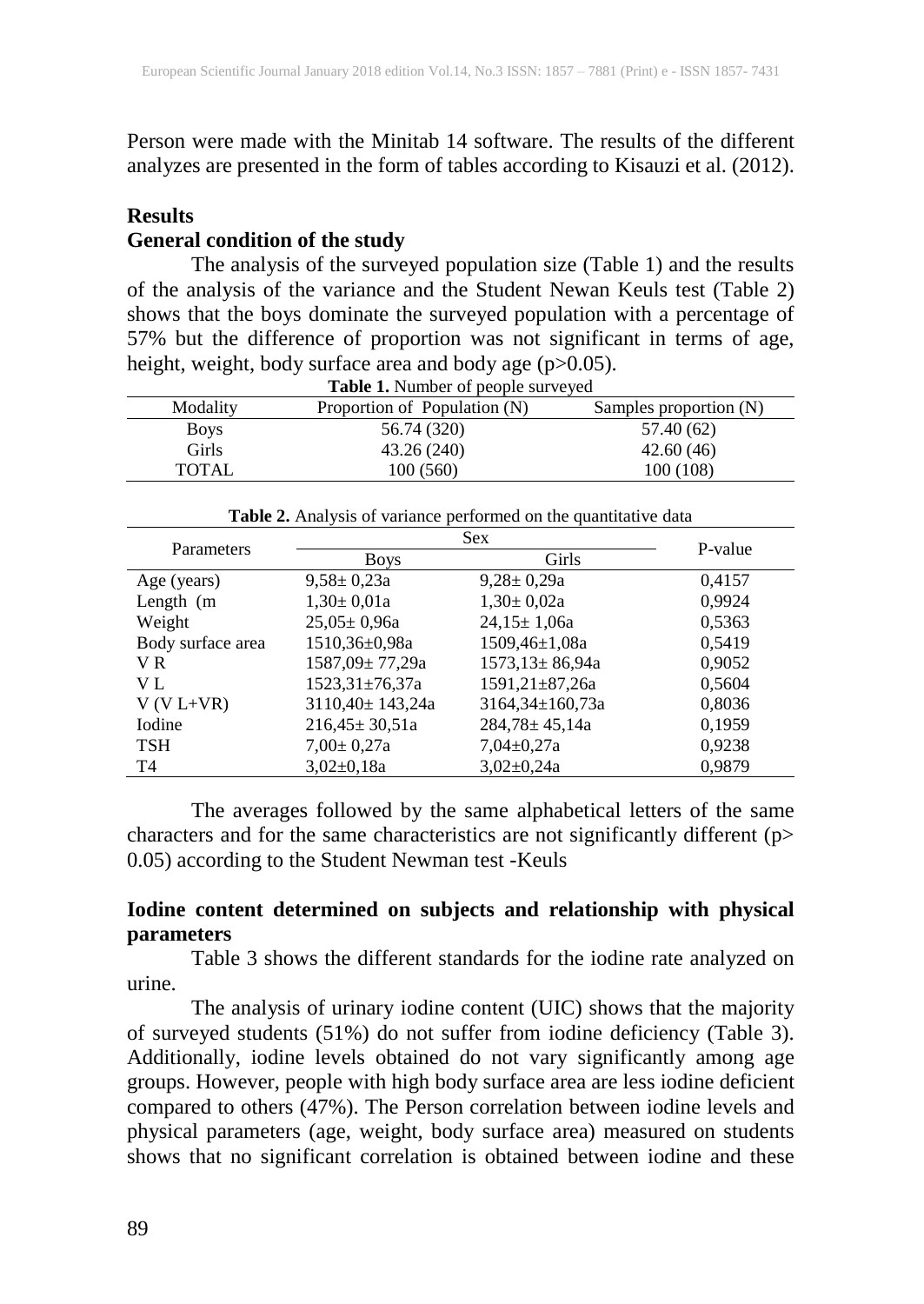|                                                                              |             |         | <b>Table 3.</b> Iodine content measured on the surveyed students |         |                         |            |
|------------------------------------------------------------------------------|-------------|---------|------------------------------------------------------------------|---------|-------------------------|------------|
| Categories                                                                   | Parameters  |         |                                                                  |         |                         |            |
|                                                                              | <b>Sex</b>  |         | Age (years)                                                      |         | Body surface area (BSA) |            |
|                                                                              | <b>Boys</b> | Girls   | $0 <$ age $<$ 10                                                 | Age>10  | <b>BSA&lt;1500</b>      | BSA > 1500 |
| $UIC < 20 \mu g/l$ (severe<br>deficiency)                                    | 13.89 %     | 4.63 %  | 08.33 %                                                          | 10.19%  | 02.78 %                 | 15.74 %    |
| $20 <$ UIC ( $\mu$ g/l) $\leq$ 49<br>(moderate deficiency)                   | 0%          | $0\%$   | $0\%$                                                            | $0\%$   | $0\%$                   | 0%         |
| $50 < \text{UIC} (\mu g/l) \leq 99$<br>(slight deficiency)                   | 03.70 %     | 02.78 % | 02.78 %                                                          | 03.70%  | $0\%$                   | 06.48 %    |
| $100 \leq UIC \left( \mu g/l \right) \leq$<br>300 (No iodine)<br>deficiency) | 27.78 %     | 23.15 % | 26.85 %                                                          | 24.07 % | 03.70%                  | 47.22 %    |
| $UIC > 300 \mu g/l$<br>(excess of iodine)                                    | 09.26%      | 12.04 % | 07.41 %                                                          | 13.89 % | $0\%$                   | 21.30%     |

physical parameters ( $p > 0.05$ ). Iodine levels therefore do not depend on sex, body size, and body surface area.

#### **Hormone levels determined on students**

Table 4 presents the results of the hormones measured. This table shows that the majority (55%) of the students involved in this study are hypothyroid with a T3 level below 4 pmol/l and a T4 below 10.6 p mol/l. Similarly, subjects with a body surface area greater than 1500 are main part (85%) of this category of hypothyroid.

**Table 4**. Hormone level recorded according the sex, age and body surface area.

|            |                     | Parameters  |         |                        |        |                         |            |
|------------|---------------------|-------------|---------|------------------------|--------|-------------------------|------------|
| Categories |                     | <b>Sex</b>  |         | Age (years)            |        | Body surface area (BSA) |            |
|            |                     | <b>Boys</b> | Girls   | $0 \leq$ age $\leq 10$ | Age>10 | <b>BSA&lt;1500</b>      | BSA > 1500 |
|            | $<$ 0.25 µ UI       | 0%          | 0%      | 0%                     | $0\%$  | 0%                      | $0\%$      |
| <b>FST</b> | $0.25 - 5 \mu$ UI/1 | 08.33%      | 06.48%  | 06.48%                 | 02.85% | $0\%$                   | 12.96%     |
|            | $>5 \mu$ UI/1       | 49.08%      | 36.11%  | 37.96%                 | 53.71% | 06.48%                  | 80.56%     |
| $\Gamma$ 3 | $\leq$ 4 pmol/l     | 63.89%      | 29.63%  | 42.59%                 | 57.41% | 06.48%                  | 93.52%     |
|            | $4 - 8.3$ pmol/l    | 02.78%      | 02.78%  | $0\%$                  | 0%     | 0%                      | $0\%$      |
|            | $>8.3$ pmol/l       | 0.93%       | $0\%$ % | 0%                     | 0%     | 0%                      | 0%         |
| H          | $<$ 10.6 pmol/l     | 56.48%      | 43.52%  | 55.56%                 | 44.45% | 6.48%                   | 93.52%     |
|            | $10.6 - 19.4$       | 0%          | 0%      | 0%                     | 0%     | 0%                      | 0%         |
|            | pmol/l              |             |         |                        |        |                         |            |
|            | $>19.4$ pmol/l      | 0%          | 0%      | 0%                     | 0%     | 0%                      | 0%         |
|            |                     |             |         |                        |        |                         |            |

The thyroid volume values (VT) recorded among the investigated students shows that the majority of the students are in the standards (Table 5). Similarly, students older than 10 years and Body surface area less than 1500 are still present in the standard.

**Table 5**. Presentation of thyroid volume values by sex, age and body surface area

| $\sim$ +<br><b>100</b><br>1121<br>- 411.<br>ີ<br>---<br>----- | .<br>$\cdot$ in the set<br>◡ェు<br>. |  |
|---------------------------------------------------------------|-------------------------------------|--|
|                                                               |                                     |  |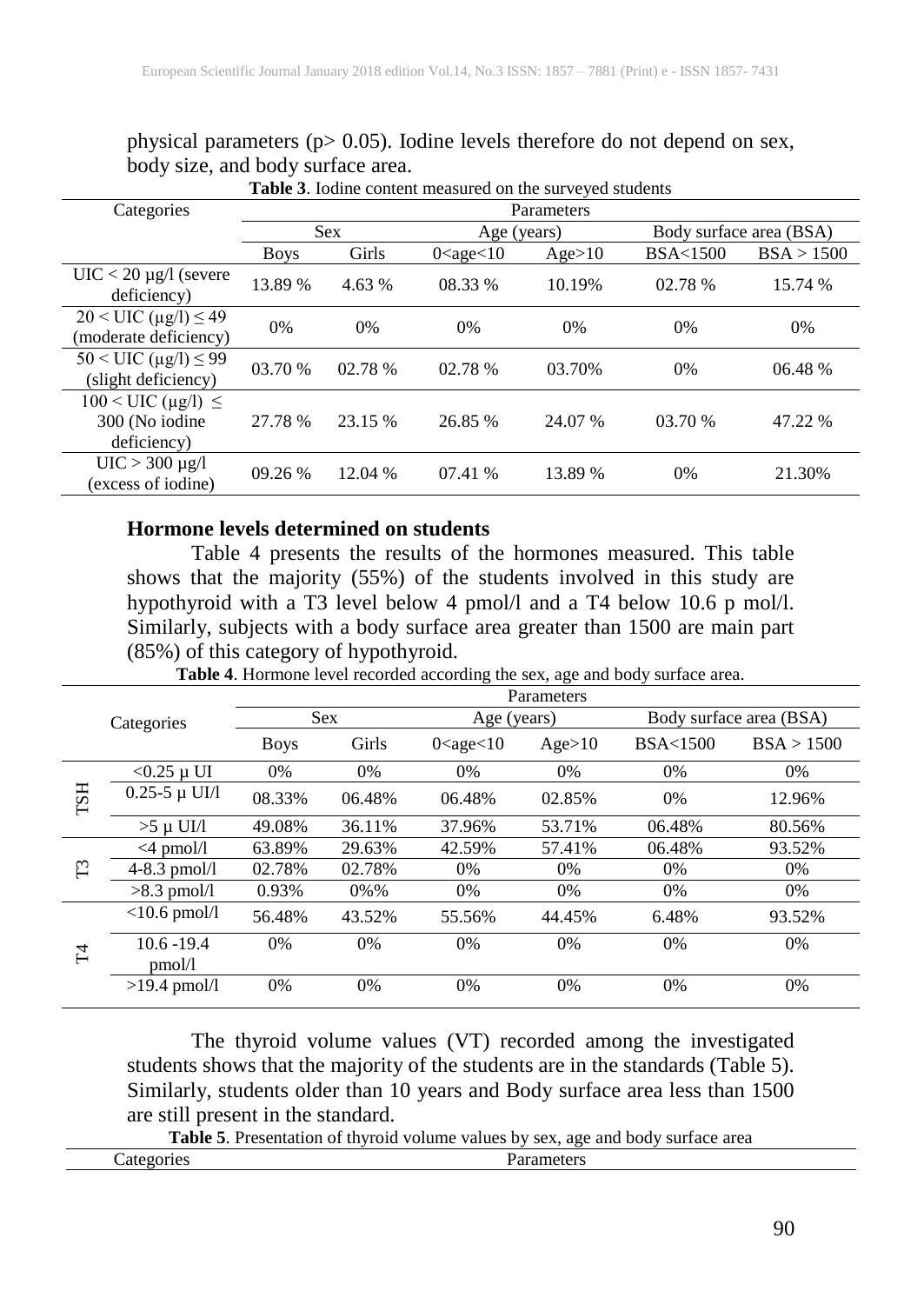|       |                  | <b>Sex</b>               |        | Age (years)      |        | Body surface area (BSA) |                    |
|-------|------------------|--------------------------|--------|------------------|--------|-------------------------|--------------------|
|       |                  | <b>Boys</b>              | Girls  | $0 <$ age $<$ 10 | Age>10 | <b>BSA&lt;1500</b>      | BSA > 1500         |
| Boys  | $< 1.80$ ml      | 06.48%                   |        | 06.48%           | $0\%$  | 01.85%                  | 04.63v             |
|       | $1.80 - 4.60$ ml | 45.37%                   |        | 20.37%           | 25.00% | 0.93%                   | 44.44 <sub>v</sub> |
|       | $> 4.60$ ml      | 05.56%                   |        | $0\%$            | 05.56% | 04.63%                  | 0.93v              |
| Girls | $< 1.99$ ml      |                          | 05.56% | 05.56%           | 0%     | 01.85%                  | 10v                |
|       | $1.99 - 5.22$ ml |                          | 35.19% | 15.74%           | 19.45% | 01.85%                  | 33.33%             |
|       | $>5.22$ ml       | $\overline{\phantom{0}}$ | 01.85% | $0\%$            | 01.85% | $0\%$                   | 01.85%             |

#### **Discussion**

Our research target 560 schoolchildren (56.74% of boys and 43.26% girls) of the district of Djidja in Central Benin (West Africa). After the first investigation of the visible effect of fluorosis, 108 school children composed of boys (57.40%) and girls (42.60%) were finally retained as study sample. It appears that the boys are in the majority, however, the boy-girl relationship has been maintained in the same proportion as well in the initial population as in the study population. Our observation corroborate those reported by Djossou et al. (2017) in a similar study on the link between fluorosis and sex. However, the difference remains not significant. But considering goiter, the prevalence shows that girls are more affected than boys (Malbossbaf et al., 2013).

The analysis of variances for anthropometric factors and other data such as iodine, T4, T3, TSH and TV shows no significant difference. In addition, the iodine analysis of the urines among our study population shows that 51% of investigated schoolchildren were in the standards (100 - 300 μg/l) recommended by WHO. This proportion include both boys (28% of the total) and girls (23%). It was observed that 21% of the investigated population shows an excess of iodine. Globally, the iodine test in urines is satisfactory at 72% and according to the recommendations of WHO, we can declare that our study area is a zone of non-dietary iodine deficiency. As previously reported in Abomey-Calavi, Southern Benin (Gbaguidi et al., 2013), Djidja in the center of the country is also non-dietary iodine deficiency. In fact, in their study on the status in the district of Abomey-Calavi where 134 schoolchildren were surveyed, the results showed that 92.28% of schoolchildren from 6 to 12 years old had normal iodine rate.

Thought the global status of the area is good, it should be noted that cases of excess iodine are on some schoolchildren in Djidja (21%) do not reassure the health situation of those children. This could occur in a Wolf - Chaikoff effect exposure situation (Wolf and Chaikoff, 1948) that could plunge into thyroid dysfunction states with the support of adverse effects and complications. It was observed a very significant difference in school children with a body surface area greater than 1500 in which the proportion of normal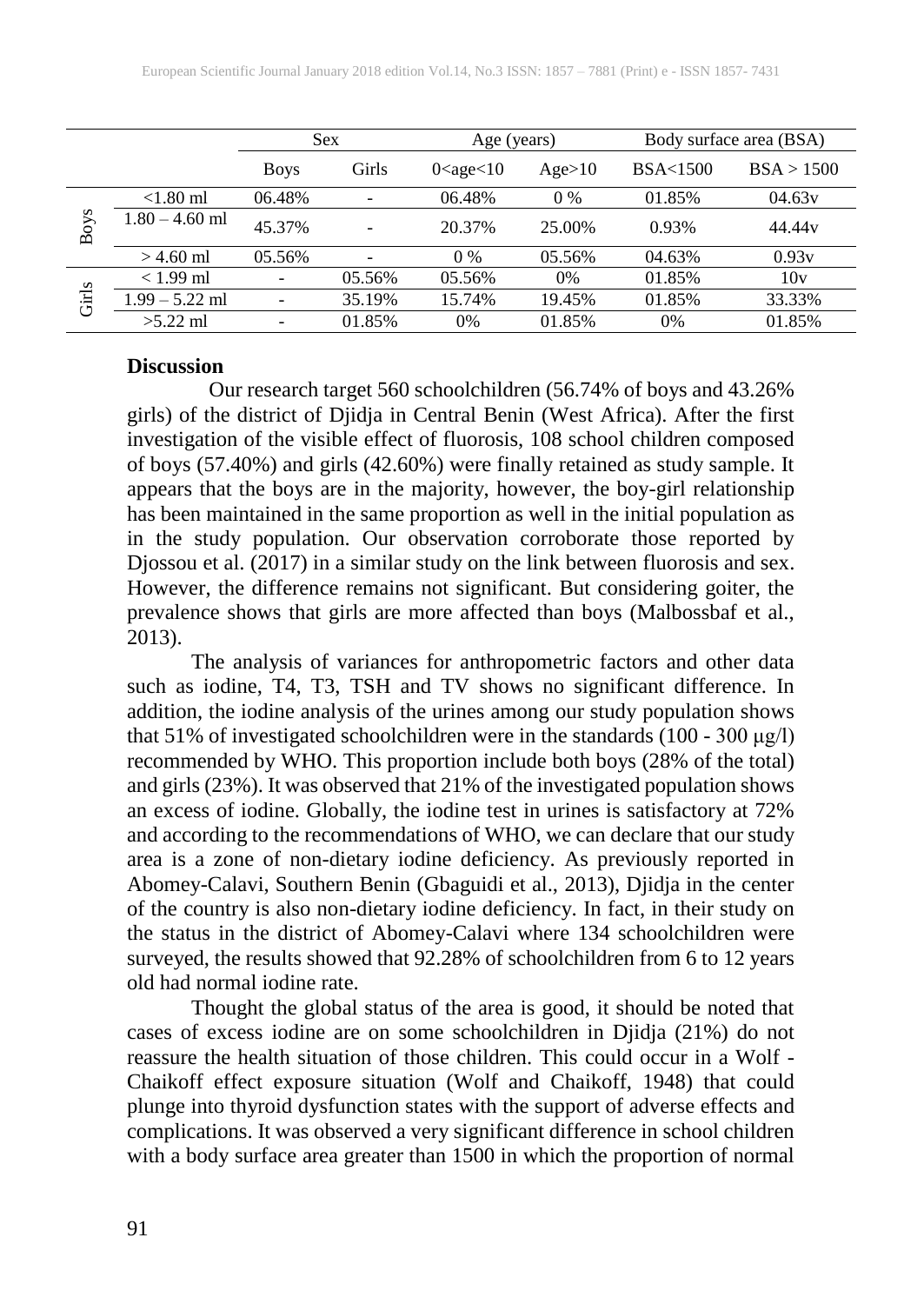results was 68% of the investigated population for iodine status. The status is mainly justified by the fact that Djidja is a district where subsistence farming is practiced on a large scale despite the expansion of cotton production. In addition, Djidja is the breadbasket of Zou (a department located in central Benin) with a strong capacity for diversification of foodstuffs. So, according to MPDEPPCAG (2010), food consumption patterns in Benin are mainly determined by agro-ecological zones and the level of urbanization.

These results of iodine are not in adequacy with the TSH, T3 and T4 hormonal results observed. Indeed, in the surveyed population 85% of the schoolchildren displays a TSH level higher than normal (0.25 - 5 UI/l) while the dosage of T3 reveals a positive result with 93% less than 4 pmol/l and the assay of T4 has a positive result with almost 100% less than 10.6 pmol/l. These results allow us to conclude that the schoolchildren surveyed develop hormonal disorders deficiency (hypothyroidism). According to Masson (2014) the thyroid hormones are tri-iodothyronine (T3) and tetra-iodothyronine (T4) secreted from the food hormone and regulated by a pituitary hormone, thyrotropulin (TSH), secreted in turn by a gland located on the underside of the brain. Under these conditions the results given by iodine allow to have regular hormonal secretions. Indeed, in a previous work, we studied the prevalence of fluorosis in drinking water consumption by Djidja schoolchildren (Avocefohoun et al., 2017). The analysis of drinking water revealed that these waters are rich in fluoride. In its 2006 report, the National Research Council on National Academies states that fluoride is an endocrine disruptor in the broad sense of normal endocrine function (National Research Council, 2006; Cornet et al., 2010). According to Hetzeil (1983), this impaired function may involve the thyroid gland, parathyroid gland, pineal glands as well as the adrenal glands, the pancreas and the pituitary gland. The consequence is the replacement of the iodine molecules by fluorine. Indeed, fluorine, extremely negative element in the classification of Mendelev is an antagonist of iodine (Bürgi et al., 1984).

Results on thyroid ultrasound volumes show that the majority of school children have normal thyroid echography volume with 45.37% in boys and 35.19% in girls. This is consistent with the result of iodine achieved. But in Japan Fuse et al. (2007) found extreme volumes ranging from 0.8 to 8.5 ml, although conditions are almost identical to iodine or iodine status. This difference may be due to the phonotypical difference among our study population and Japanese. Similarly, in Belgium, Delange et al. (2000) found in their study that the size of the thyroid increased with age and the prevalence of goiter increased from 3.9 in children aged 6 to 11.7 children 12 years old.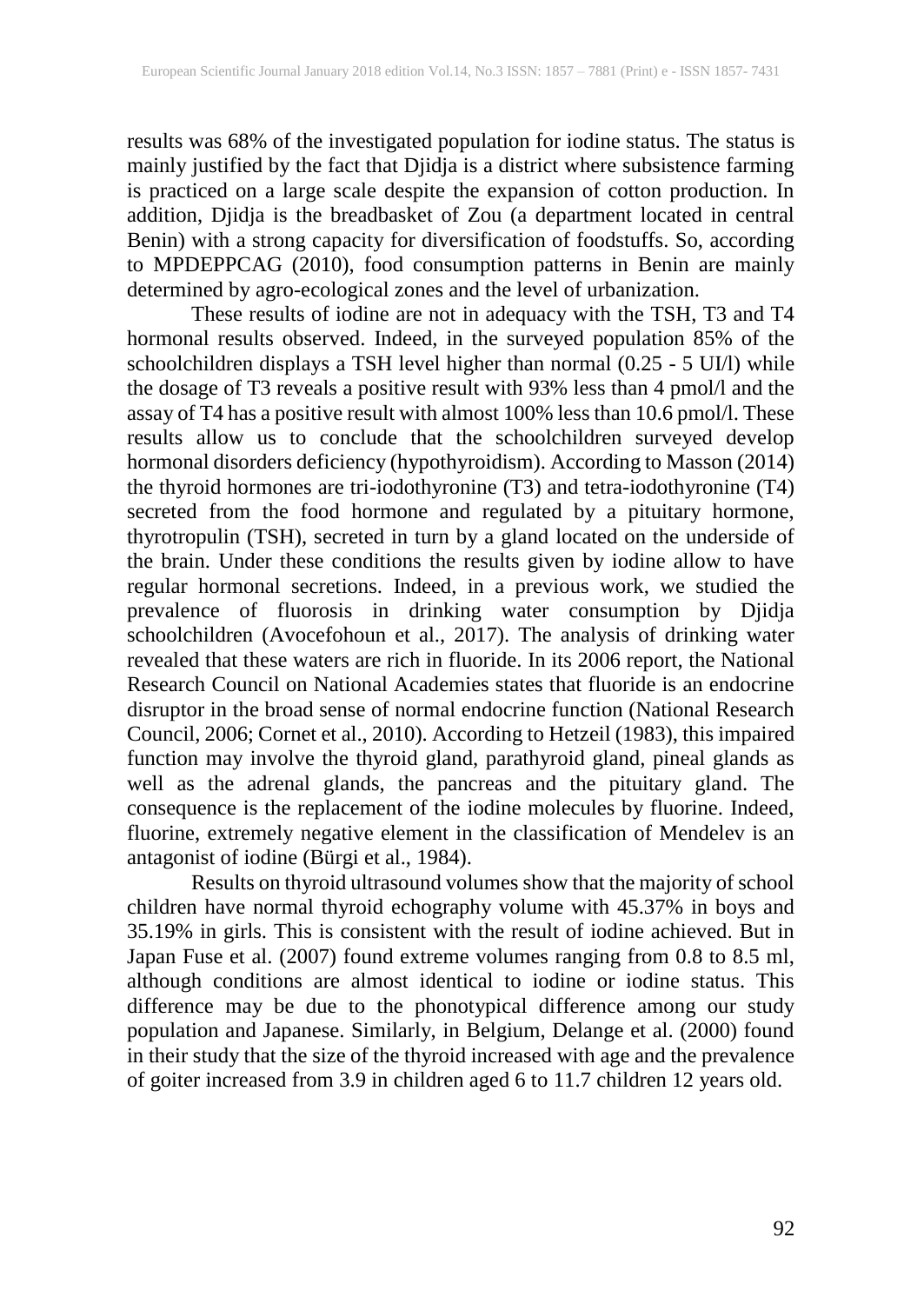#### **Conclusion**

In our study we found that the iodine status observed at Djidja with a 72% appreciation of satisfactory morning iodine results did not agree with the thyroid function test results of the schoolchildren sampled. These school children present the results of T3, T4 and TSH of anyone developing hypothyroidism. This is justified by the substitution of iodine by an antagonistic substance, fluorine. On the other hand, the study of the thyroid echography volume reveals no significant difference. At 80% the thyroid echography volume of schoolchildren as boys is normal, which means that the substitution of fluorine for iodine does not have too much influence on the thyroid morphology.

#### **References:**

- 1. Avocefohoun, S. A., Gbaguidi, A. B., Sina, H., Biaou, O., Houssou, S. C, & Baba-Moussa, L. (2017). Fluoride in Water Intake and Prevalence of Dental Fluorosis Stains among Children in Central Benin. International Journal of Medical Research &Health Sciences, 6(12): 71-77.
- 2. Bürgi, H., Siebenhüner, L., & Miloni, E. (1984). Fluorine and thyroid gland function: a review of the literature. Journal of Molecular Medicine, 62(12), 564-569.
- 3. Connett, P. H., Beck, J. S., & Micklem, H. S. (2010). The case against fluoride: how hazardous waste ended up in our drinking water and the bad science and powerful politics that keep it there. Chelsea Green Publishing. Guest book review editorial Fluoride 43(3)170–173
- 4. Dagnelie, P. (2012). Statistique théorique et appliquée: compléments LOGICIEL R <http://www.dagnelie.be/docpdf/stcompl.pdf>
- 5. Delange, F., Van Onderbergen, A., & Shabana, W. (2000). Silent iodine prophylaxis in Western Europe only partly corrects iodine deficiency, the case of Belgium. European Journal of Endocrinology, 143: 189-196.
- 6. Djossou, D., Djossou, A., & Bigot, A. (2017). Chemical quality of ground waters and fluoride concentrations in the district of Dassa-Zoume, Southern Benin. Academia Journal Scientific Research, 5(8): 218-223.
- 7. Du Bois D. & Du Bois, E. F. (1989). A formula to estimate the approximate surface area if height and weight be known. Nutrition, 5(5): 303-311.
- 8. Fuse, Y., Saito, N., Tsuchiya, T., Shishiba, Y., & Irie, M. (2007). Smaller thyroid gland volume with high urinary iodine excretion in Japanese schoolchildren: normative reference values in an iodine-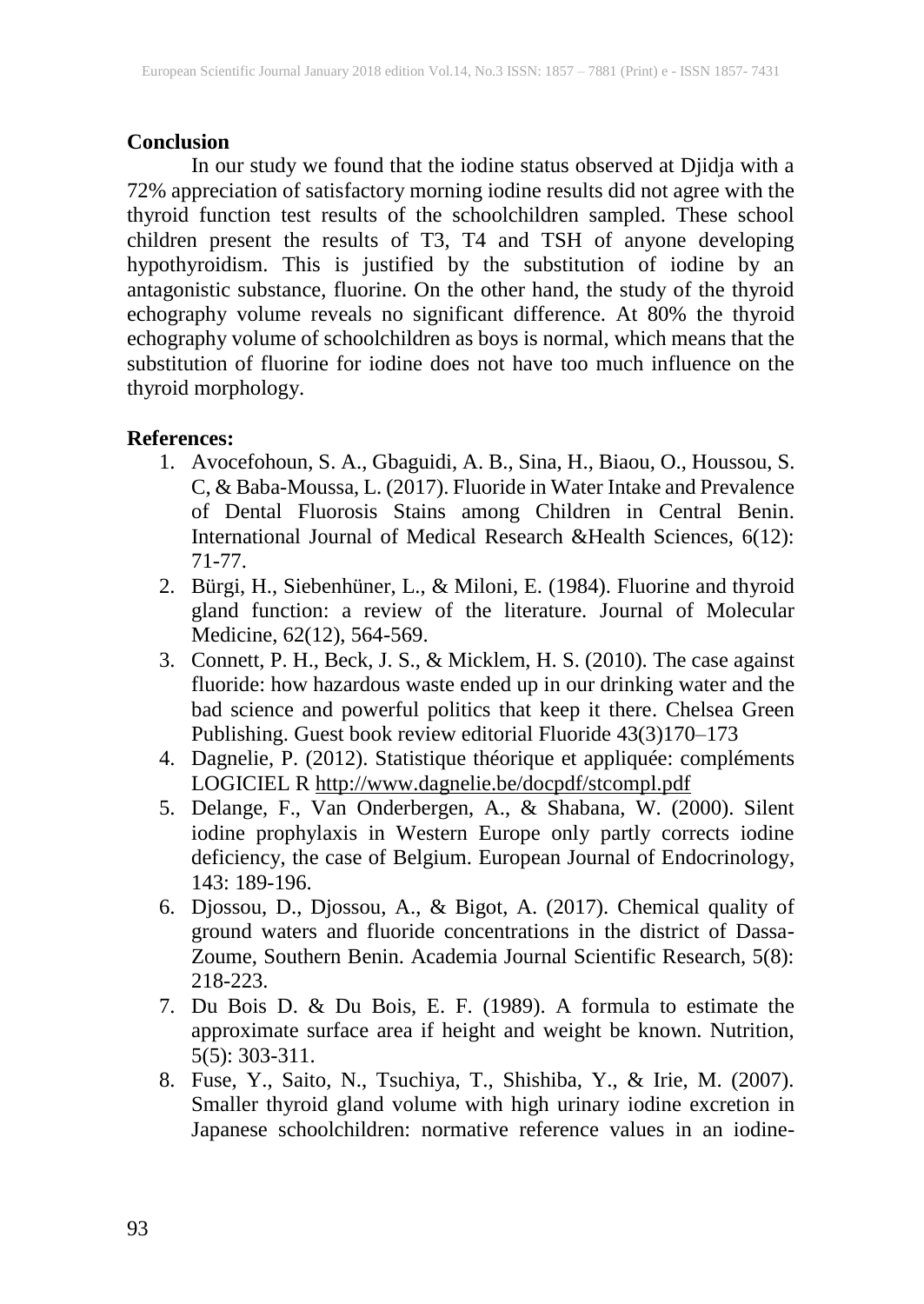sufficient area and comparison with the WHO/ICCIDD reference. Thyroid, 17(2):145-55.

- 9. Gbaguidi, B., Ahokpe, M., Yessoufou, G., Amoussou-Guenou, M., Houndonougbo, F., & Sezan, A. (2013). Iodine Status and Goiter Prevalence in Schools in Abomey in Benin. International Journal of Multidisciplinary and Current Research, 1: 203-207.
- 10. Hetzeil B. S. (1983). Iodine deficiency disorders (IDD) and their eradication. Lancet, 2(8359): 1126-1129.
- 11. ICCIDD (1999). Global IDD status, IDD Newsletter, 15: 17–19.
- 12. Kisauzi, T., Mangheni, M. N., Seguya, H., & Bashaasha, B. (2012). Gender dimensions of farmers' perceptions and knowledge on climate change in Teso sub-region, eastern Uganda. African Crop Science Journal, 20(2): 275-286.
- 13. Malboosbaf, R., Hosseinpanah, F., Mojarrad, M., Jambarsang, S., & Azizi, F. (2013). Relationship between goiter and gender: a systematic review and meta-analysis. Endocrine, 43(3):539-547.
- 14. Masson, P. (2014). Désordres thyroïdiens et attitude de l'odontologiste. Thèse de doctorat d'Etat Université de Lorraine France, 111p.
- 15. MPDEPPCAG (2010). Etude sur les normes de consommation des principaux produits vivriers au Bénin. Ministère de la Prospective, du Développement, de l'Evaluation des Politiques Publiques et de la Coordination de l'Action Gouvernementale, Centre de Partenariat et d'Expertise pour le Développement Durable et Bénin Consulting Group, République du Bénin.
- 16. National Research Council. (2006). Fluoride in Drinking Water: A Scientific Review of EPA's Standards. Washington, DC: The National Academies Press. https://doi.org/10.17226/11571.
- 17. Norusis, M. J. (2002). SPSS 11.0 Guide to Data Analysis. United States, Pearson, 637 pp.
- 18. Ohashi, T., Yamaki, M., Pandav, C. S., Karmarkar, M. G., & Irie, M. (2000). Simple microplate method for determination of urinary iodine. Clinical Chemistry, 46(4): 529–536.
- 19. Rohner, F., Zimmermann, M., Jooste, P., Pandav, C., Caldwell, K., Raghavan, R., & Raiten, D. J. (2014). Biomarkers of nutrition for development - iodine review. Journal of Nutrition, 144 (8), 1322S– 1342S.
- 20. Sandell, E. B., & Kolthoff, I. M. (1937). Micro determination of iodine by a catalytic method. Mikrochemica Acta, 1(1):9-25.
- 21. Skeaff, S. A. (2011). Iodine deficiency in pregnancy: The effect on neurodevelopment in the child. Nutrients, 3 (2): 265–273.